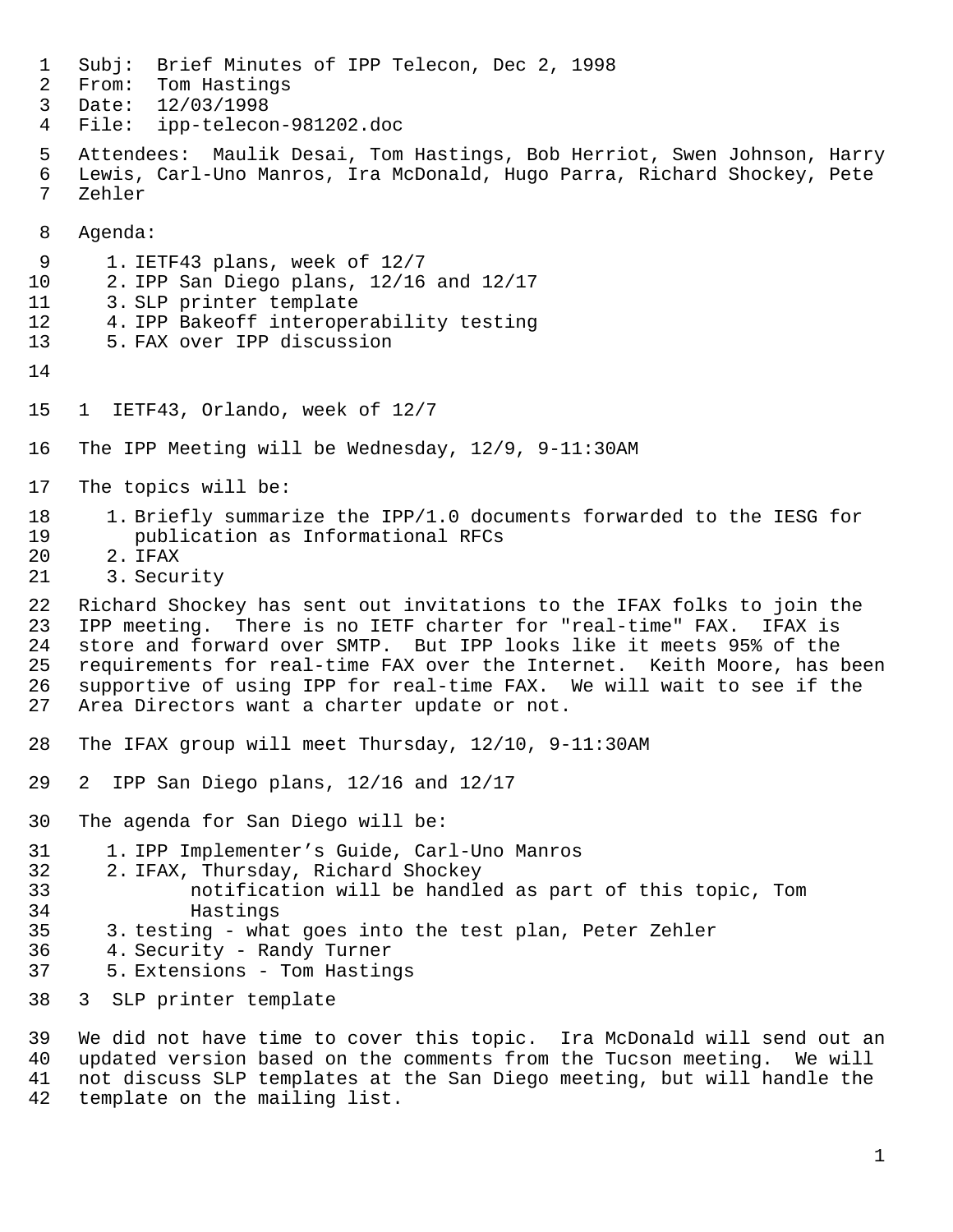4 IPP Bakeoff interoperability testing

 Novell will host the bake-off, probably the week of March 8, 1999. The IETF meeting is the following week, and Brain Share is the week after that. Hugo Parra and Peter Zehler will firm up plans and announce to the list. Peter will send out an early ping to judge the interest level. There may be a limit of attendees to around 50. We agreed to an earlier cutoff on signing up for attendance of Feb 1, 1999, based on our experience with the September bakeoff.

- Peter will produce an updated test plan.
- 5 FAX over IPP

 Most of the telecon was brainstorming using IPP for real-time FAX. In Richard Shockey's words, IPP/1.0 has 95% of the features needed for FAX already. For example:

- 1. immediate feed back whether the data was properly received or not
- 2. ability to query the device for its capabilities
- 3. the ability to handle TIFF and TIFF/FX as a document format
- 4. ability to poll for job printed
- The following issues were raised:
- 5.1 IPP server relays a job to a FAX dial-up or SMTP mail address

 Need a way for the client to pass a phone number (a complete E164) or an e-mail address in a job submission. Then the IPP server relays the job to the specified FAX number or SMTP mail address.

 The group preferred adding a Job Template attribute(s) which can be queried, rather than adding a parameter to a URL.

5.2 Does the client and/or the server convert to TIFF/FX?

 Whose job is it to convert a document to TIFF/FX, the client's or the server's? Or does it depend. Do we have to extend IPP for both scenarios? The client can query the IPP Printer object (server) to determine which document formats it will accept. If the server accepts only TIFF/FX, then the client must convert to TIFF/FX and insert water marks. If the server supports other formats, then the server converts those formats to TIFF/FX and adds the water marks (but would we'd need to add an attribute from the client to indicate its contents?).

5.3 Is watermarking required for every page or just the first page

 U.S. Law only requires watermarking on the first page, but most implementations watermark all pages. Is there a European law requiring watermarking on all pages? However, if current practice is to watermark all pages, IPP FAX should probably also.